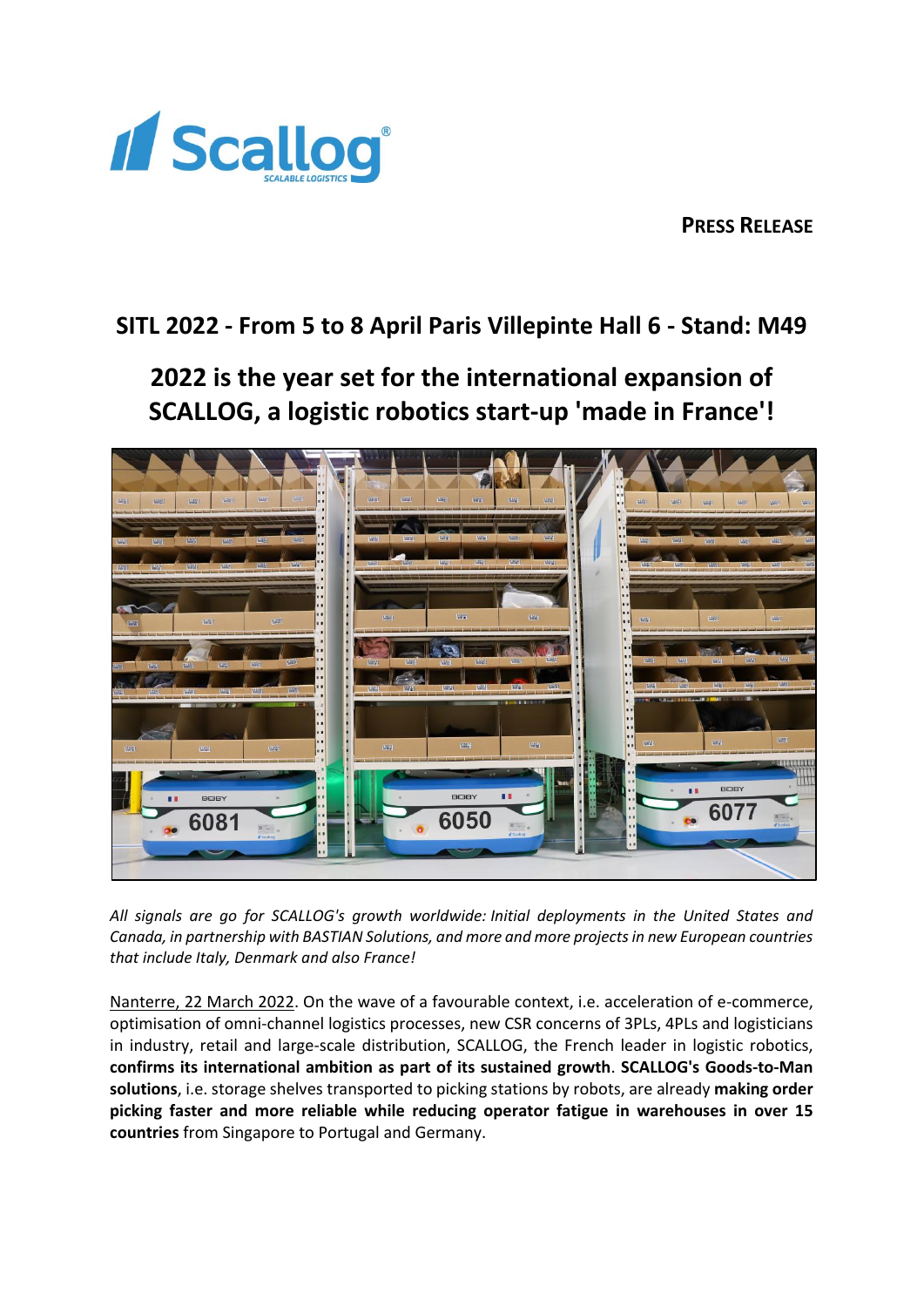### **A new key stage in the company's international development**

**The year 2022** sees a **new key stage in its international expansion**, with an **initial reference in Canada** in collaboration with its partner Bastian Solutions, **the 3PL WIPTEC**, an expert in B2B and B2C Pick-Pack-Ship order preparation, and **increasing deployment in Europe** with the 3PL Geodis in Italy and a new site in Denmark for one of its long-standing customers, L'Oréal.

**In France,** SCALLOG has increased its customer portfolio with **prestigious new references** such as **KNCO,** the leading French eye wear manufacturer since 1966, the **SEBBIN Group**, which manufactures implants for cosmetic and reconstructive surgery and is present in 60 countries, and the leading French DIY and home improvement brand, **Leroy Merlin**.

## **Numerous advantages over its French and international competitors**

These new references in France and worldwide are the result of **SCALLOG's competitive advantages**. They focus on doing away with obstacles and making robotisation available for all in traditional and atypical XXS- to XXL-format warehouses on 4 continents. SCALLOG stands out in its market thanks to **the speed and flexibility of its Goods-To-Man robotic solution**, which fits seamlessly in any logistics environment, together with **the software intelligence** that takes the process from start to finish **and its 'fail-free' system security**, which locks down 'sensitive' data in response to the supply chain being an increasingly popular target for cyber attacks.

**SCALLOG also has an ambitious partnership strategy** in place with well-known local intra-logistics companies such as the American integrator BASTIAN Solutions, the Middle East automation expert SPAN and the Brazilian CUBBIC. This means it can **now provide support for its customers and deploy its robots in over 30 countries!**

Another 'bonus' is that SCALLOG has an **experienced R&D team and a 'tailor-made' production unit** in Nanterre to **control its value chain from start to finish, from the design to the production of robotic solutions** in line with its French, European and international customers' requirements in innovation, quality and reaction times.

## **Big ambitions for a French success story**

In a warehouse automation market set to exceed 37 billion dollars by 2030, boosted by the rise of AGVs and AMRs according to Researchandmarkets.com, SCALLOG aims to **become the reference company in robots and mobile shelving for automated order picking** across every business sector **in France and worldwide**.

Olivier Rochet, Director of SCALLOG, tells us that, *"As the pace of innovation in logistics gains momentum, we are currently working on developing software further and integrating robotics to define more and more cases for our Goods-to-Man solutions in all kinds of warehouses. For example, we recently completed a Goods-to-Robot PoC (Proof of Concept) in a production environment."*

Olivier goes on to say that, *"In 2022, the industrialisation of processes and logistic robotics is now in progress in warehouses to optimise performance, manage costs and improve working conditions. Our SCALLOG solution guarantees success for French and international logistics companies in their transition to automation, which is now essential if they are to deliver faster and better, without a big bang or doubts about their current warehouse systems."*

In 2023, SCALLOG aims to **expand its partner network, especially in Europe, and draw more than 50% of its turnover from the international stage**.